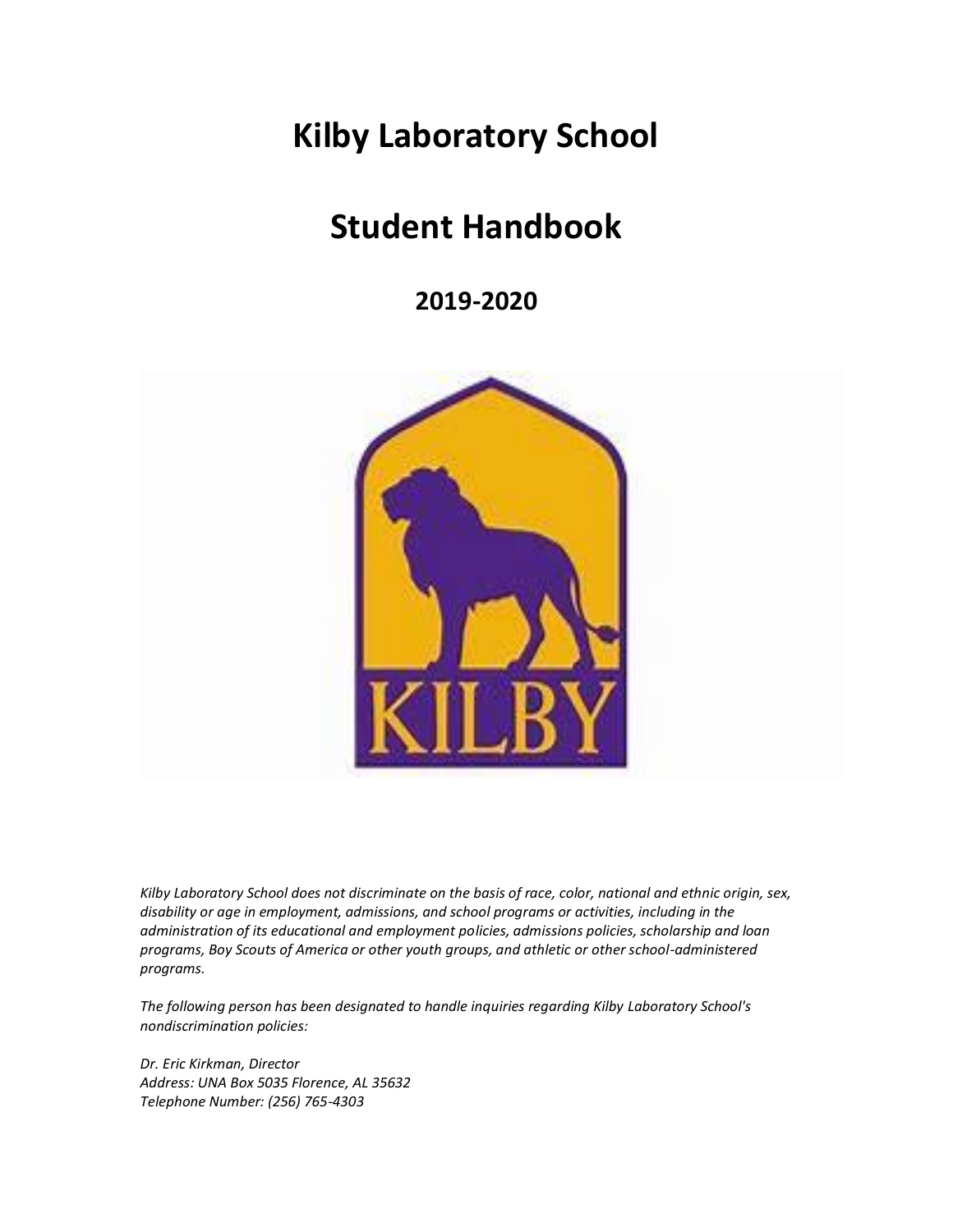



#### **KILBY LABORATORY SCHOOL**

**UNIVERSITY OF NORTH ALABAMA 611 N. Pine Street Florence, AL 35632**



Dear Kilby Family,

I want to welcome you to Kilby Laboratory School for the 2019-2020 school year. I am so honored to serve as your Director for another year. There has been so much growth, and new opportunities that have both challenged and inspired me over the past year. As I look to Kilby's future, things are definitely looking brighter…… and BIGGER! As you may know, we have added an additional  $1_{st}$  grade unit this year, as well as, hired a new Library Media Specialist for Kilby. Mrs. Shelly Dawson will make a great addition to our first-grade, and Misty Buerhaus has already blown me away with her creativity and willingness to create some fun and exciting opportunities for our students as they visit the Leo Lab this year.

We appreciate your patience as we are continuing to work on installing some learning cottages on our campus. We anticipate moving into them around the second week of September (or sooner.) As a result, we have had to make some adjustments regarding the location of music and the new 1st grade class. When all is said and done, first grade and art will be housed in the learning cottages. There will also be a meeting space set up for our college classes to assemble prior to conducting clinicals.

Lastly, we want to continue our momentum with our STEAM initiative (science, technology, engineering, arts, and mathematics). We are making great strides as we continue to provide high-quality, innovative instruction for our Kilby students and our pre-service UNA students. This is truly a special place with an amazing faculty and staff, and we anticipate great things for the year ahead of us!

Please know that my door is open, so do not hesitate to contact me if you need anything! Again, I say WELCOME TO KILBY!

Sincerely,

Eric Kirkman, Ed.D. Director and Assistant Professor, Kilby Laboratory School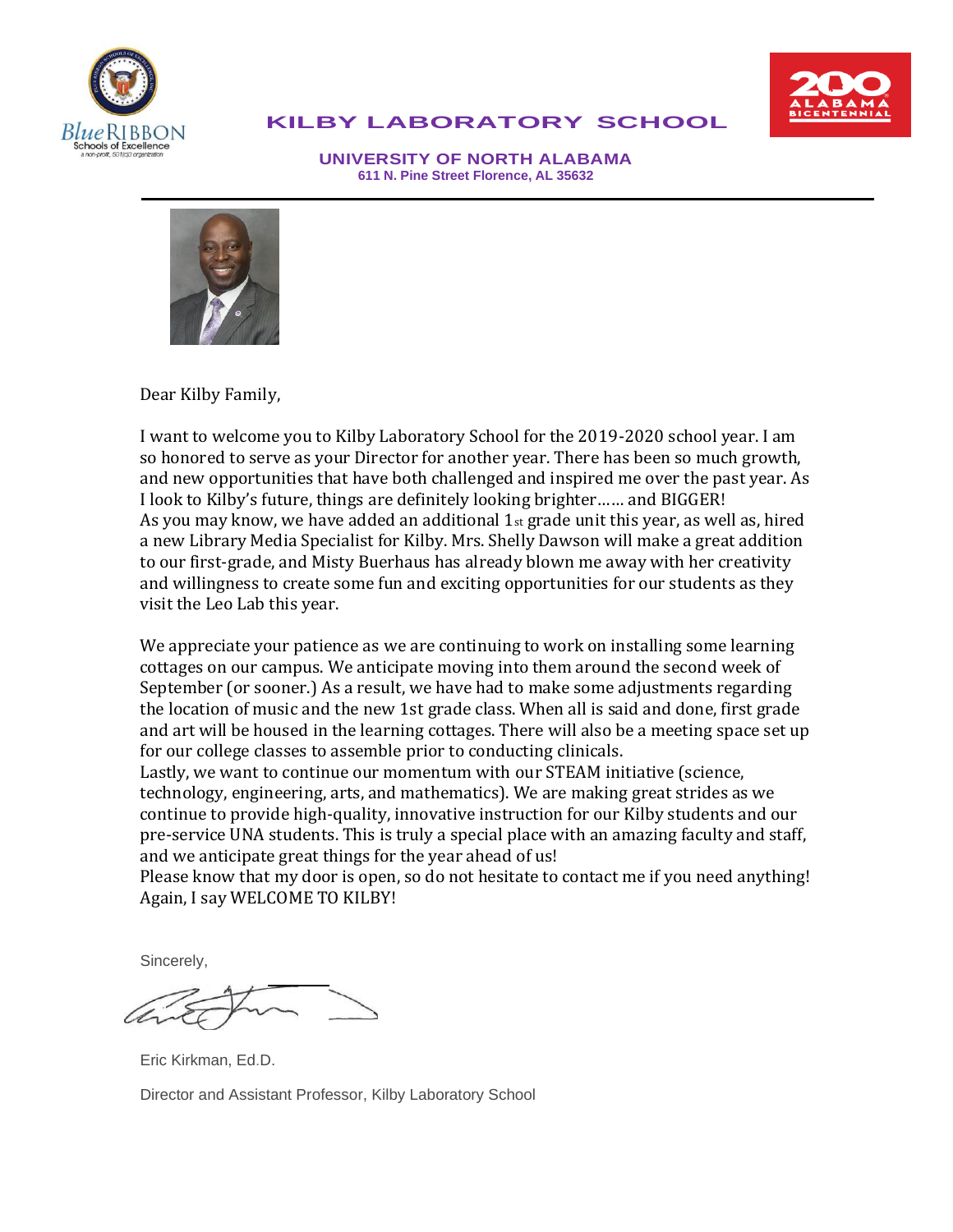#### **Vision Statement**

The vision of Kilby Laboratory School is to serve as a site for university students to engage in meaningful interdisciplinary teaching, research, and service opportunities. Kilby Laboratory School provides a safe, stimulating, and cooperative learning environment for elementary students promoting cognitive development with an emphasis on thinking, reasoning, and problem solving. Kilby Laboratory School maintains a positive, innovative school climate which respects, values, and embraces cultural diversity and inspires students to maximize their academic potential as life-long learners.

#### **Mission Statement**

Kilby Laboratory School is committed to preparing elementary and university students to meet the future challenges of an ever changing global community.

#### **Belief Statement**

The Kilby Laboratory School community believes that students learn best when they:

- Have supportive teachers, administrators, parents, and community members sharing the responsibility of providing a physically and psychologically safe learning environment
- Have equal opportunities to participate in a curriculum that incorporates a variety of learning experiences that accommodate individual learning styles and cultural differences
- Are actively engaged in the learning process toward achieving high standards of excellence
- Create and use a variety of thinking and reasoning strategies in solving problems, making judgments, and becoming reflective **learners**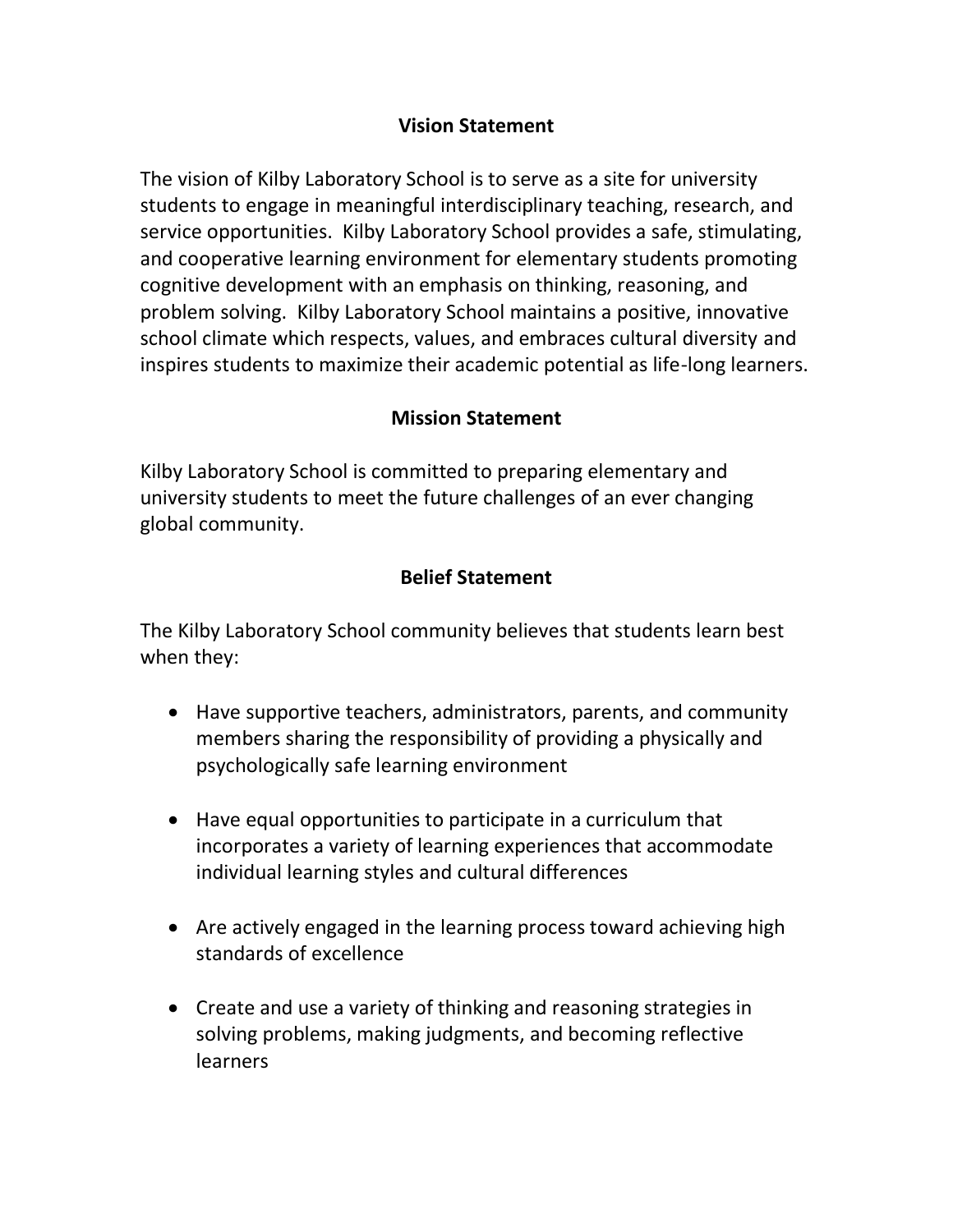#### **Faculty and Staff**

Amy Davison Lori Alford Stephane Bolton Shelley Dawson

Dr. Eric Kirkman **Director** External Director [ekirkman@una.edu](mailto:ekirkman@una.edu) Holly Persell **Administrative Assistant** Hpersell1@una.edu Pre-K 3 Teacher Kindergarten Teacher Marissa Frederick Kindergarten Teacher [mbfrederick@una.edu](mailto:mbfrederick@una.edu) First Grade Teacher [sbolton@una.edu](mailto:sbolton@una.edu)

Mandy Wicks Second Grade Teacher miwicks@una.edu Kim Morris **Third Grade Teacher** [kwmorris@una.edu](mailto:kwmorris@una.edu) Argie Campbell Fourth Grade Teacher [acampbell4@una.edu](mailto:acampbell4@una.edu) Matt Fulmer Fifth Grade Teacher [mlfulmer@una.edu](mailto:mlfulmer@una.edu) Michele Derouen Sixth Grade Teacher [mderouen@una.edu](mailto:mderouen@una.edu) Shelley Dawson First Grade Teacher [sdawson@una.edu](mailto:sdawson@una.edu) Rachel McKelvey **Special Ed./Gifted** [remckelvey@una.edu](mailto:remckelvey@una.edu) Lauri McCoy Counselor/Coach [lmccoy1@una.edu](mailto:lmccoy1@una.edu) Misty Buerhaus Media Specialist [mbuerhaus@una.edu](mailto:mbuerhaus@una.edu) Jaleesa Escott Music Teacher iescott@una.edu Jamie Pothier **Art Teacher** Art Teacher Art Teacher Art Teacher Art Research Art Alexander Art Teacher Art Zubert Stephanie Bush Speech Pathologist Sbush99@una.edu Brenda Casey **Cafeteria** Cafeteria [bdcasey@una.edu](mailto:bdcasey@una.edu) Kathy Young **Cafeteria Manager** [kyoung2@una.edu](mailto:kyoung2@una.edu) Shelley Carter **PreK 4 Teacher** Scarter2@una.edu Danielle McCormack PreK 4 Assistant Teacher [dmccormack@una.edu](mailto:dmccormack@una.edu) Kelly Young Custodian Custodian [Kyoung14@una.edu](mailto:Kyoung14@una.edu) Randy Cooper Custodian [rlcooper@una.edu](mailto:rlcooper@una.edu)

[acdavison@una.edu](mailto:acdavison@una.edu) [lalford1@una.edu](mailto:lalford1@una.edu) [sdawson@una.edu](mailto:sdawson@una.edu)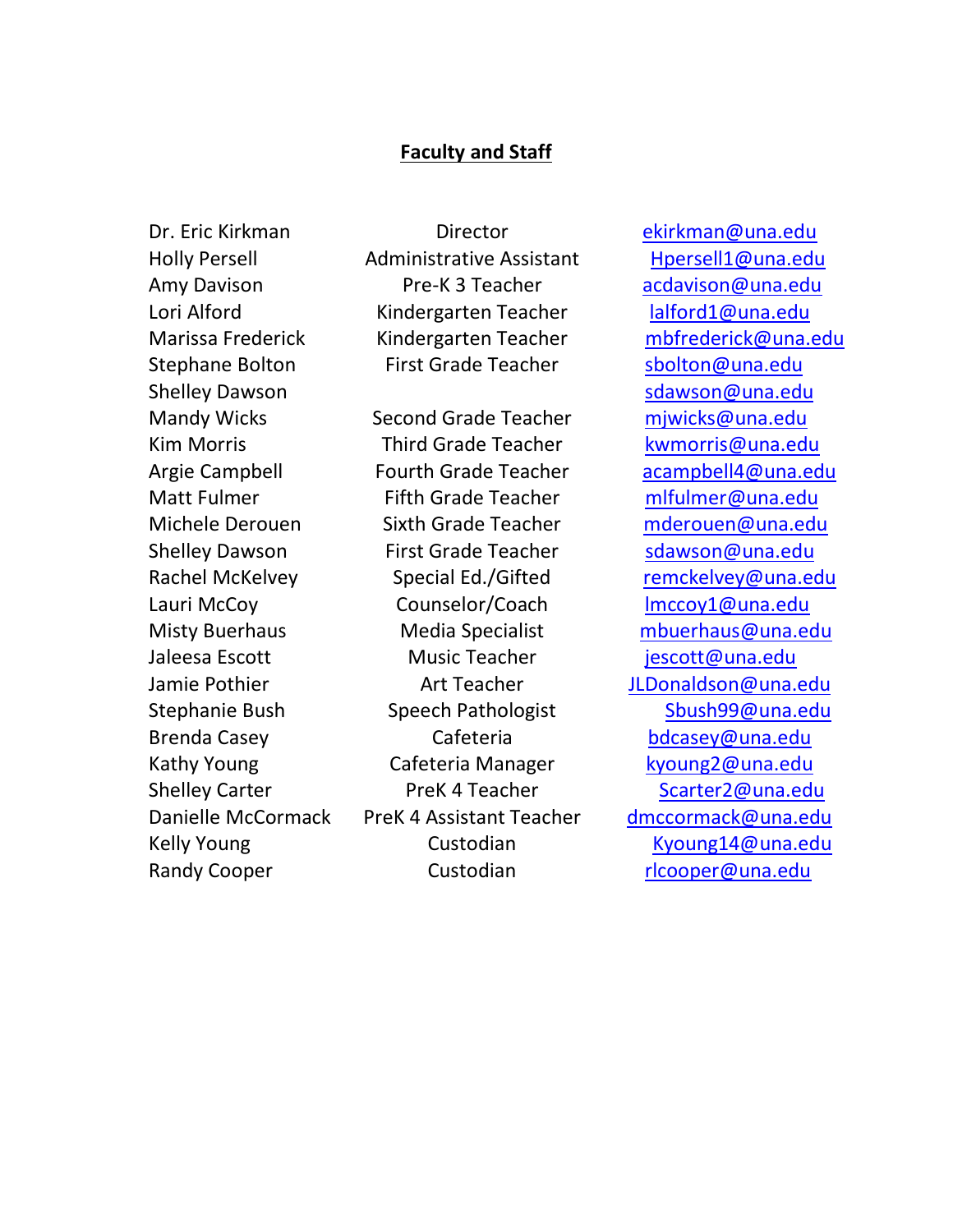#### **Kilby Laboratory School 2019-2020 Calendar**

|                                       | August 1, 2, 5 Florence City Schools PD Days for Teachers |
|---------------------------------------|-----------------------------------------------------------|
| August 8First Day for students        |                                                           |
| September 2Labor Day School Closed    |                                                           |
|                                       |                                                           |
| October 11-13Fall Break School Closed |                                                           |
|                                       | October 14Parent/Teacher Conf. - No School                |
|                                       | November 11Veterans' Day School Closed                    |
|                                       | November 27-29Thanksgiving Holiday School Closed          |
|                                       | December 1312:00 Dismissal Begin Winter Holiday           |
| December 16-January 2 Winter Holiday  |                                                           |
|                                       | January 3, 6Data Day; Teacher Work Day                    |
|                                       | January 7Students Return to School                        |
|                                       | January 20Martin Luther King Jr. Holiday School Closed    |
|                                       |                                                           |
|                                       | February 21-23Winter Break School Closed                  |
|                                       | March 23-27Spring Break - No School                       |
|                                       |                                                           |
|                                       |                                                           |
|                                       |                                                           |
|                                       | May 21-23Professional Development                         |

We will begin school each day at **7:55 AM**. Any child arriving after **7:55** will be counted tardy. The school day will end at 2**:50 PM** and any child remaining after **3:10 PM** will be sent to after school care.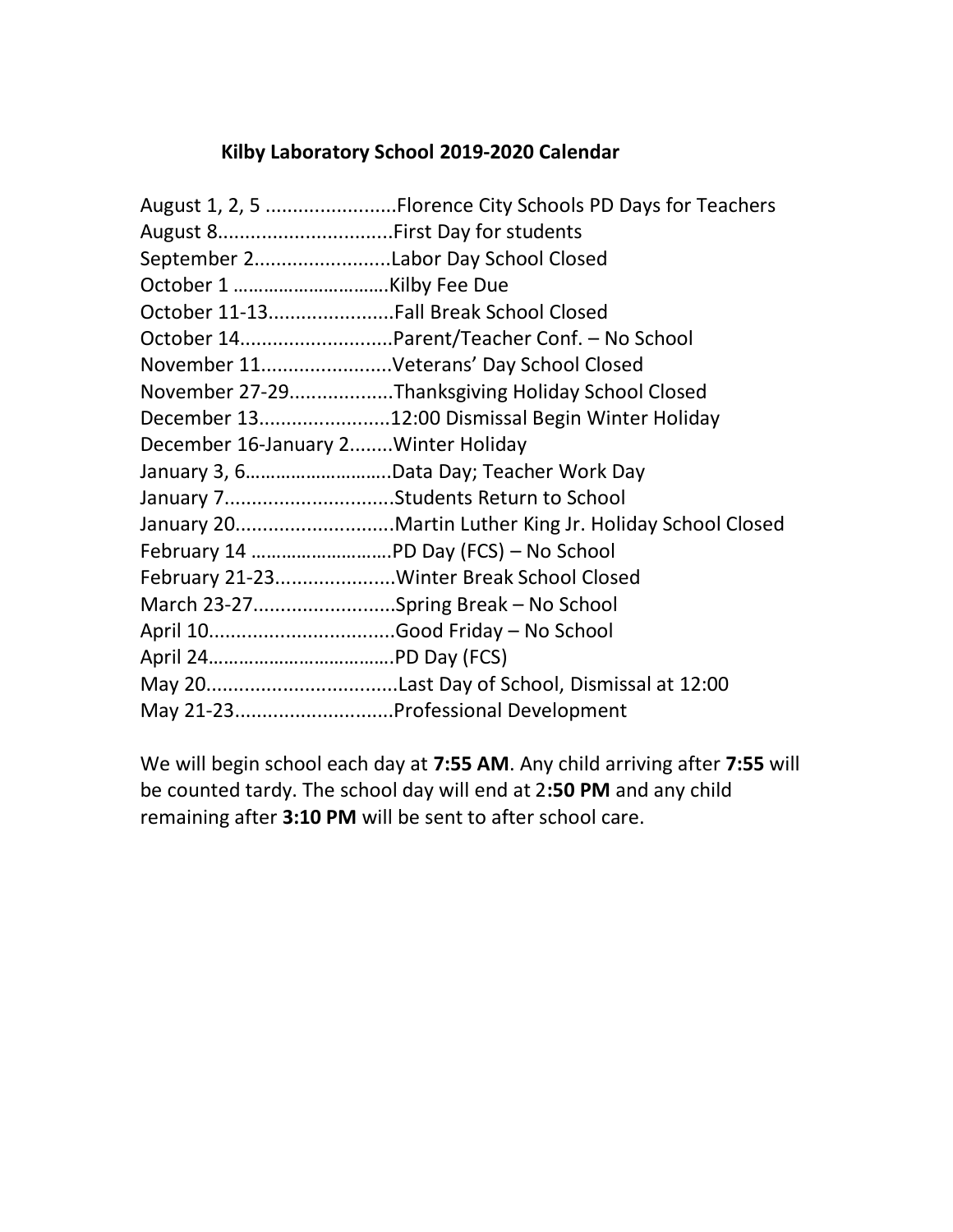## **After School**

After school care is available from 3:10 p.m. until 5:30 p.m. Students will be given a snack and assistance with homework. The cost for after school is \$6 per day per child.

## **Arrival**

The school day begins at 7:55 a.m*.* The Kilby Laboratory School building will open each day at 7:30 a.m. For safety reasons, no student should arrive before 7:30 a.m. Announcements are made daily at 7:55 a.m. in the gym. Students will be tardy after 7:55 a.m.

When arriving, if your child needs help opening the vehicle door, please park and escort your child to the front door. Parents are not allowed to walk their children to the gym and wait with them.

When unloading, pull all the way to the end of the covered porch. Make sure your child exits the vehicle on the passenger's side. Children are not permitted to walk around the front or back of a vehicle.

## **Attendance**

Reporting of Absences:

When a student is absent from school, the parent or guardian must send a note explaining the absence within three days of returning to school. If this is not done by the third day the child has returned to school, the absence will be recorded permanently as "unexcused."

Excused Absences:

A student shall be excused for any absence for one of the following reasons:

- 1. Illness
- 2. Inclement weather, which would be dangerous to the life or health of the student if he/she attended school
- 3. Legal quarantine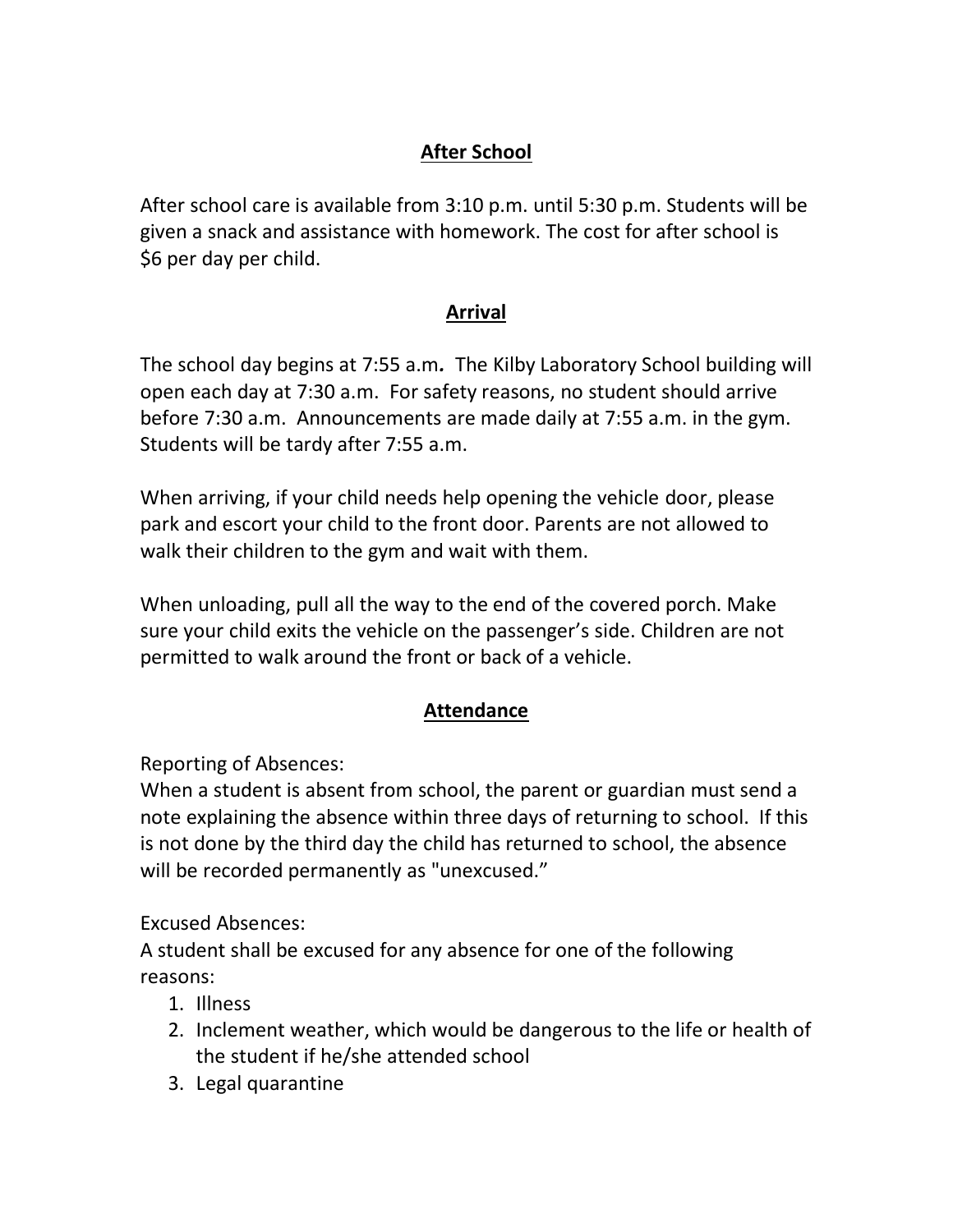- 4. Death in immediate family
- 5. Emergency conditions as determined by the Director
- 6. Court subpoena
- 7. Prior permission granted by the Director

An excused absence permits a student to make up missed work. However, excused absences based on parent-written notes may not exceed a total of eight days per semester. Any additional absences must be doctor or court verified for school officials to determine if the absence(s) should be excused. Doctors'/Court Officials' excuses must have original signatures from appropriate medical/legal personnel. Stamped, scanned, Xeroxed, etc. signatures from doctors' offices and/or court offices may not be accepted for the purpose of excusing an absence. Notes from doctors' offices and/or court officials may be verified at the director's discretion if the number of these notes appears excessive or if the legitimacy of the note(s) is/are in question. The student must actually be seen at the doctors' office.

#### Unexcused Absences:

Any days shall be considered unexcused for one of the following reasons:

- 1. Truancy
- 2. Absent through parental neglect
- 3. Poverty
- 4. Work

State law requires that each child between the ages of 6 and 17 attend school. If a child is under the compulsory attendance age and attends a public school, the student must abide by all attendance laws and school policies. It is the responsibility of the parent/guardian to enroll their child and see that they attend school and follow all rules and guidelines. Failure to do so can result in possible dismissal or criminal charges against parent. Parents will be notified before charges are filed and may have an opportunity to withdraw the student. (AL Code 16-28-40) See page 38 for further clarification.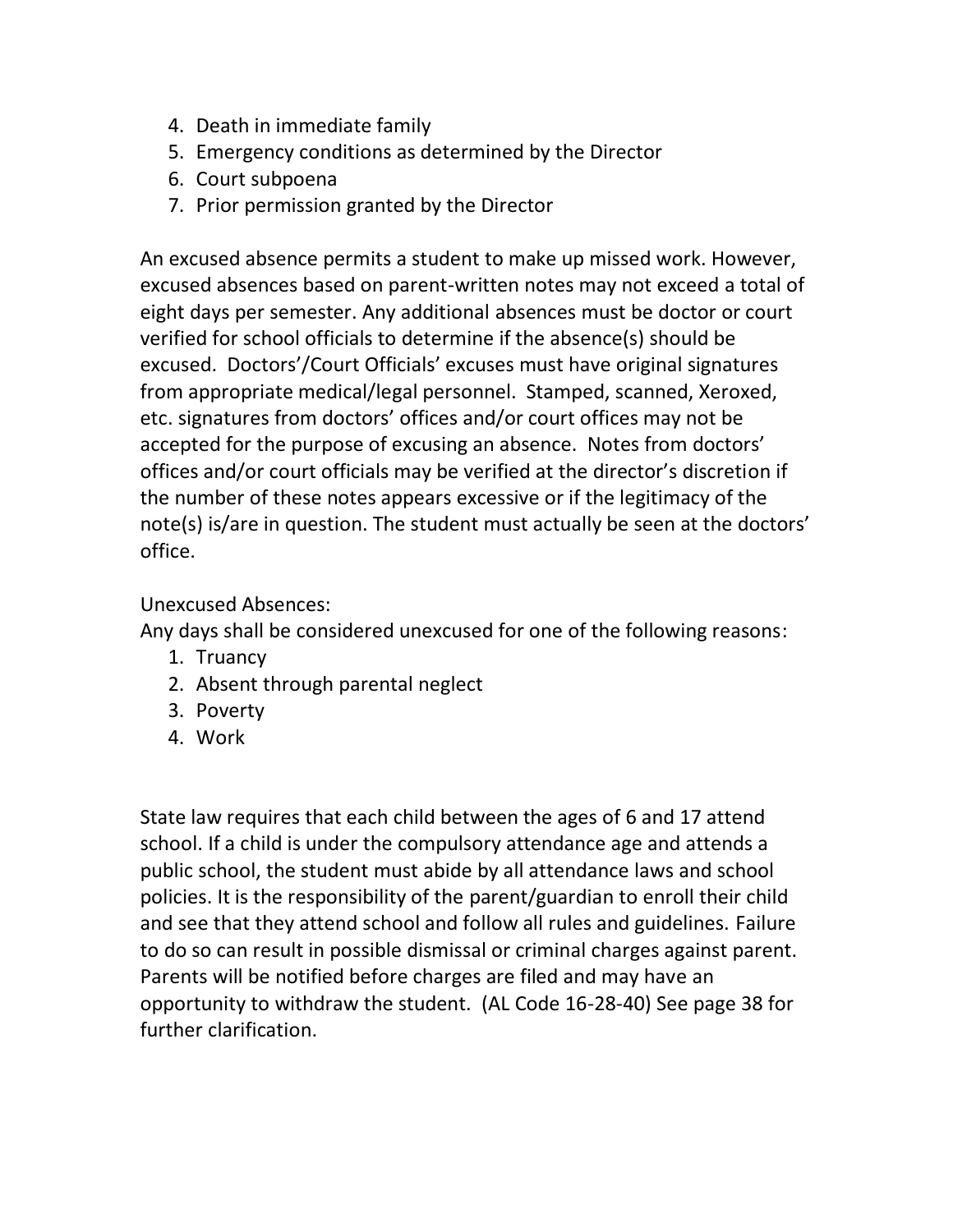Limit on Total Absences:

Students in grades K–6 are subject to being retained if they have accumulated 20 or more unexcused absences during the school year.

### **Early Warning Truancy Program**

The Interagency Committee on Youth Truancy Task Force recommendations known as the Early Warning Truancy Prevention Program timeline for reporting truancy shall define the truancy status of any student as follows:

> a. A parent, guardian, or other person having charge of any child officially enrolled in Alabama public schools (K-12) shall explain in writing the cause of any and every absence of the child no later than three (3) school days following return to school if the absence is to be excused. A failure to furnish such explanation shall be evidence of the child being truant each day he is absent. The child shall also be deemed truant for any absence determined by the director to be unexcused based upon the State Department of Education's current School Attendance Manual**.** Seven unexcused absences within a school year constitute a student being truant for the purpose of filing a petition with the court. The Interagency Committee on Youth Truancy Task Force recommendations known as the Early Warning Truancy Prevention Program timeline for reporting truancy shall define the truancy status of any student as follows:

#### 1. **FIRST TRUANCY/UNEXCUSED ABSENCE (WARNING)**

a. Parent/guardian shall be notified by the school director or his/her designee that the student was truant and the date of the truancy.

b. Parent/guardian shall also be provided with a copy of Alabama's compulsory school attendance laws and advised of the penalties that can be applied and the procedures that shall be followed in the event that other unexcused absences occur.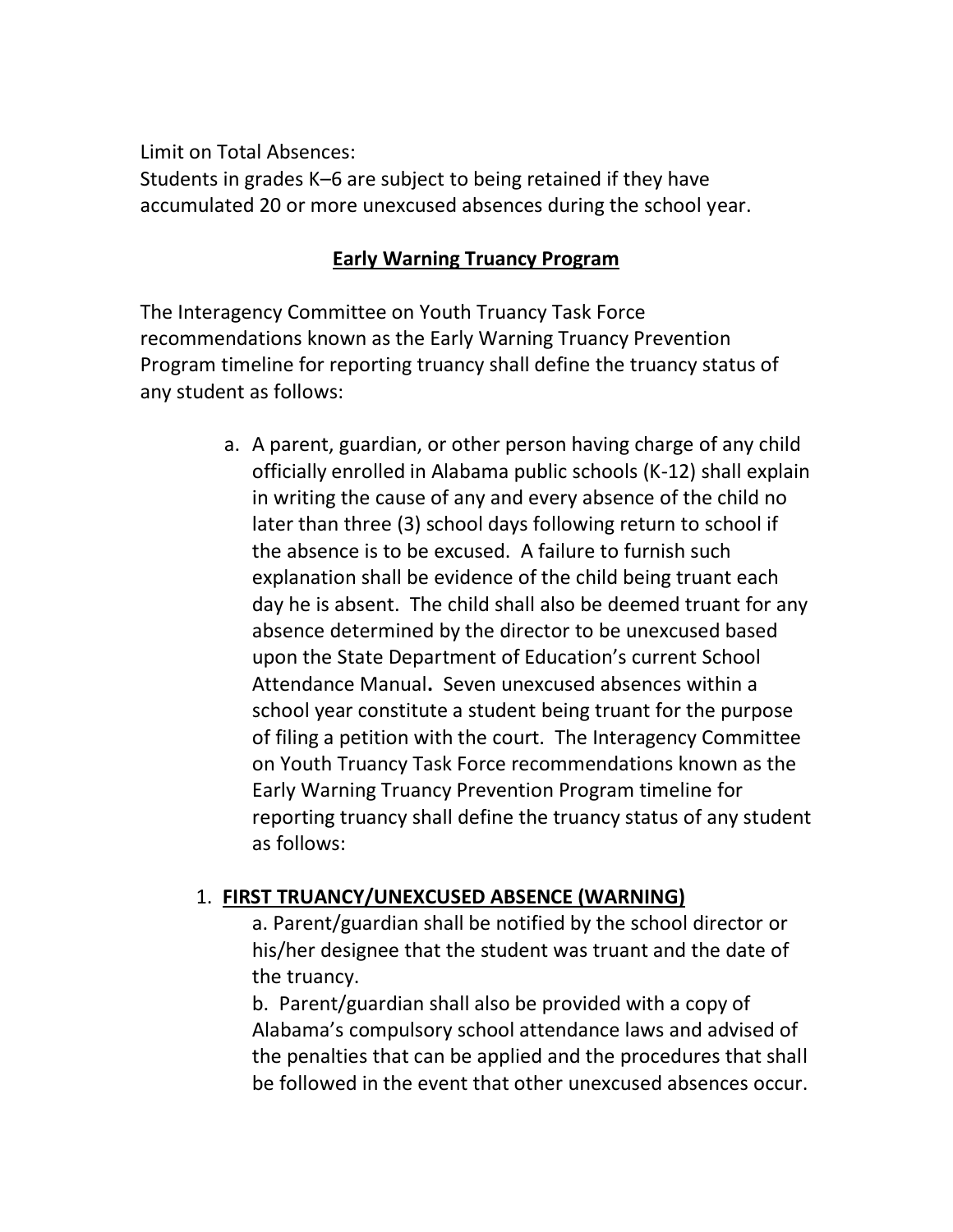## **2. NO EARLIER THAN THE FIFTH UNEXCUSED ABSENCE (CONFERENCE)**

a. The parent, guardian, or person having control of the child shall (1) attend a conference with the attendance officer and director or his/her designee and/or (2) participate in the early warning program provided by the juvenile court.

b. Attendance at one of these conferences shall be mandatory except where prior arrangements have been made or an emergency exists.

c. Failure to appear at the school conference and/or to appear at the early warning program shall result in the filing of a complaint/petition against the parent under *Code of Alabama* (1975), §16-28-12(c) (failure to cooperate), or a truancy against the child, whichever is appropriate.

## **3. NO EARLIER THAN SEVENTH UNEXCUSED ABSENCE, BUT WITHIN TEN (10) SCHOOL DAYS (COURT)**

a. File complaint/petition against the child and/or parent/guardian, if appropriate.

## **4. CHILD UNDER PROBATION**

a. The school attendance officer should be notified by the juvenile probation officer of all children in the school system under probation supervision by the juvenile court as consistent with state statute, *Code of Alabama* (1975), §12-15-100 and 105.

b. When a child under probation is truant, the school attendance officer should immediately notify the juvenile probation officer.

## **Cafeteria**

Parents should send money in a sealed envelope with the student's name, amount enclosed, and teacher's name on the outside of the envelope. Lunch can be paid any day of the week but is due at the first of every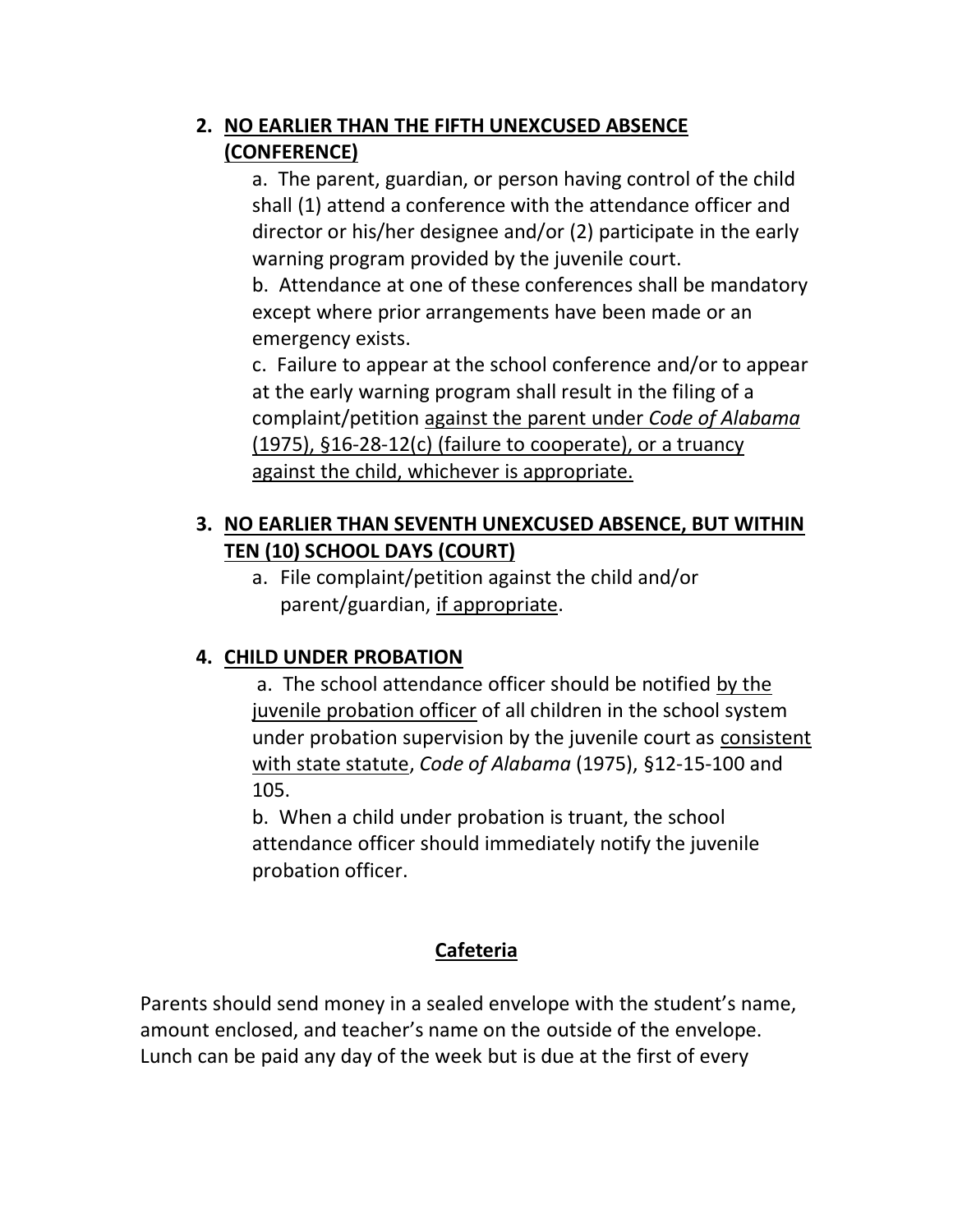month. Checks should be made payable to Kilby Laboratory School. A copy of the lunch menu can be found on the Kilby website.

| <b>Food Prices</b>    |                   |                      |  |
|-----------------------|-------------------|----------------------|--|
|                       | <b>Full Price</b> | <b>Reduced Price</b> |  |
| Lunch                 | \$2.40            | \$.40                |  |
| Ice Cream             | \$.50             | \$.50                |  |
| <b>Extra Milk</b>     | \$.40             | \$.40                |  |
| <b>Visitors Lunch</b> | \$3.00            |                      |  |

At the beginning of each school year, all students will be given an application for the free and reduced lunch program. Only those who want to apply need to return the forms to school. You may apply at any time throughout the school year.

Students are not allowed to bring candy or gum to school. Students are also prohibited from bringing caffeinated drinks (coffees, teas, etc) or energy drinks to class. These may give them energy at first, but they will be prone to crashing after the effects of those drinks has worn off. Only juice, milk, or water should be brought for lunch. Fast food meals, including soft drinks, must be put in an unmarked container. This is a federal regulation and applies to students and visitors in our cafeteria. If a child cannot drink milk, a substitution of fruit juice can be made if a doctor's excuse is brought to the cafeteria manager and kept on file.

Parents are welcome to have lunch. Please send a note or call the school office by 8:30 a.m. on the day you plan to eat. If you are planning to buy "birthday ice cream" for your child's class, please make sure you notify the teacher and the cafeteria staff at least a week in advance to ensure there will be enough ice cream in stock for the entire class.

## **Check-in and Checkout Procedures**

Any student arriving after 7:55 a.m. must check-in through the office. Students must obtain a pass to enter his/her classroom after this time. Parents are asked not to accompany a child to the classroom. A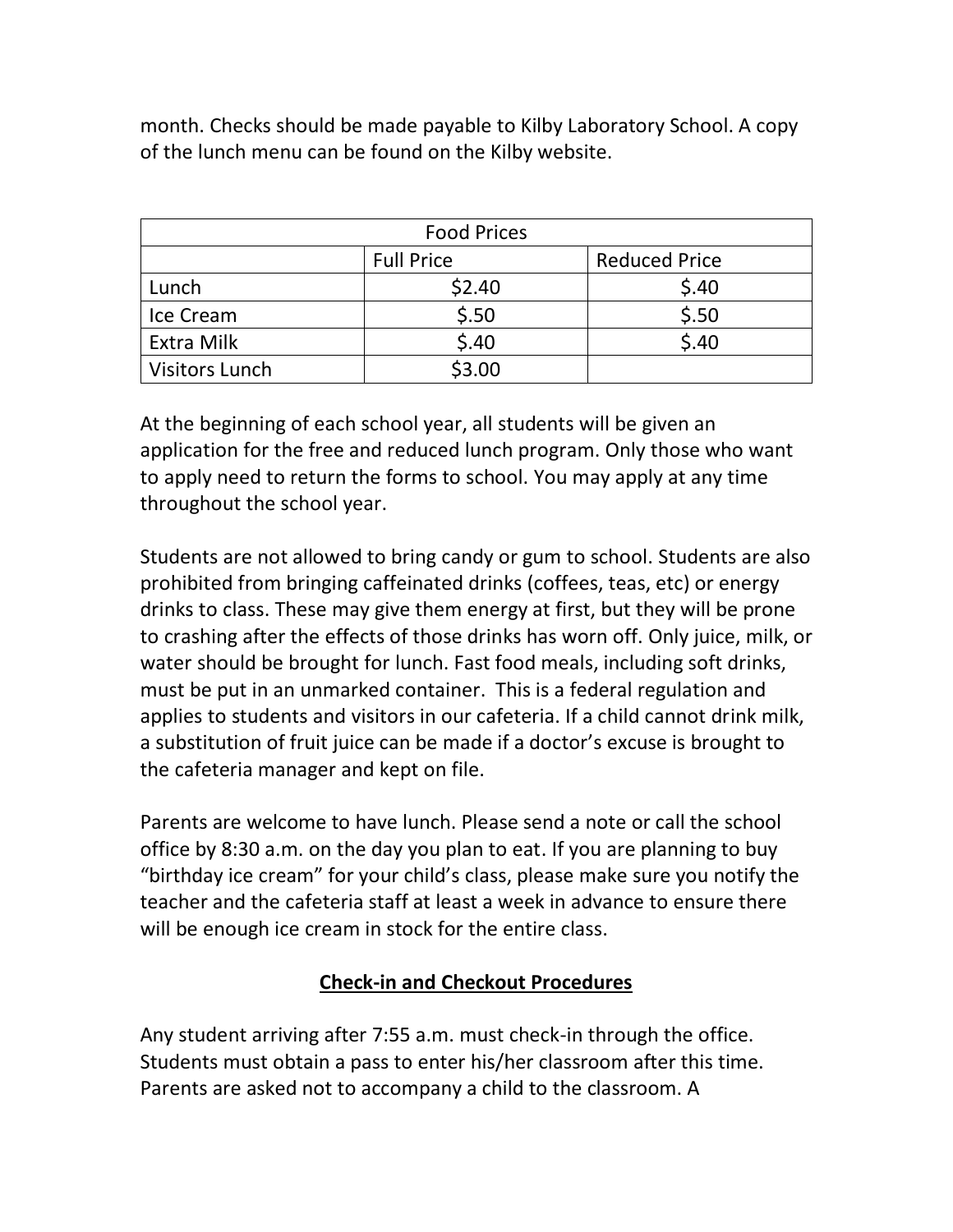parent/guardian must check a student out through the office if he/she leaves school before 2:55 p.m.

#### **Discipline**

It is necessary that children learn to develop self-discipline. Students violating school rules continuously will be sent to the office. If problems persist, parents will be called to attend a meeting to help resolve the issue. Participation in field trips and other special activities may be denied based on discipline infractions.

## **Dismissal**

Students will be dismissed at 2:55 p.m. Kindergarten students and siblings will be picked up at the back of the school. All other grades will be picked up at the front of the school. In the front of the school, there is one car line for pick up. Passing other vehicles is not allowed. Please be sure your student number is prominently displayed in the front window. Students will remain behind the barrier until the vehicle comes to a complete stop. All students must enter vehicles on the passenger's side.

In the event of severe weather or cold, students will stay inside the building and be called out by number to load. Please display your number so that it is visible for faculty members working outside.

Please do not get out of your vehicle. If your child needs assistance loading, please park and walk up to the building to pick up your child. **Any students not picked up by 3:10 p.m. will be sent to after school care at a cost of \$6 per day per student.** 

## **Dress Code**

The director has the responsibility to maintain an appropriate atmosphere conducive to learning. The responsibility for appropriate dress and grooming rests with the parents/guardians. Parents/Guardians and students should keep in mind that the reputation of the home, school, and community is reflected in dress, grooming, and behavior of students. Students' dress and grooming shall be appropriate to the classroom.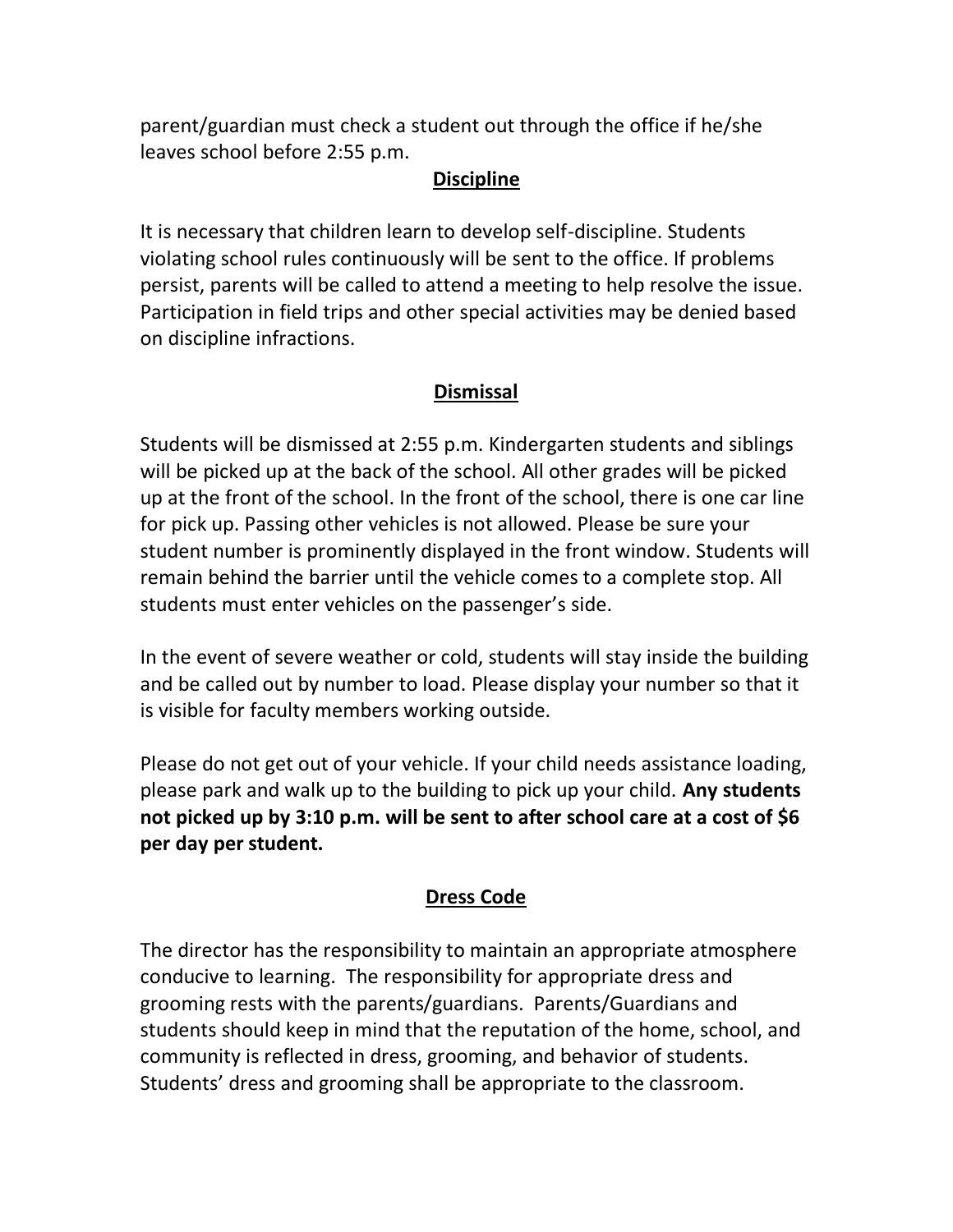Wearing apparel shall be such that it does not disrupt the classroom atmosphere, become unusually distracting, or violate health and safety rules of the school. These minimum standards shall apply to all students in Kilby Laboratory School:

- 1. Students must be neatly dressed; shoes or sandals worn at all times, tennis shoes only for grades K-3. Shower shoes (slides), flipflops, or house shoes are not to be worn at school.
- 2. Students shall not wear midriff shirts, tube tops, spandex, mesh, or fishnet garments, nor backless or strapless tops, or tank tops or halter tops.
- 3. Shorts shall be permitted when the length is at least one (1) inch below mid-thigh and not so tight that they would be considered disruptive. No bicycle shorts, lace-inserted shorts, cut-offs that are not hemmed, or garments with holes above the knee will be allowed. Leggings may not be worn unless covered by a top that reaches mid-thigh.
- 4. Skirts or dresses must be no more than 2 inches above the knee.
- 5. Students shall not wear sunglasses inside the school building.
- 6. The wearing of clothing advertising alcohol, tobacco, drugs, or suggestive words or pictures or symbols of violence or death, shall be prohibited.
- 7. Students shall not wear anything on their heads in the school building (bandannas, caps, hats, etc.)
- 8. Pants or shorts with anything written across the seat will not be allowed.
- 9. Pants must be worn at waistline. No low-ride sagging pants.

The director will be the judge as to whether or not such apparel is unacceptable.

## **Educational Trips**

The director may grant permission for an educational trip if the student is not in danger of accumulating excessive absences. The student must also complete and required classwork before making the trip. Please contact the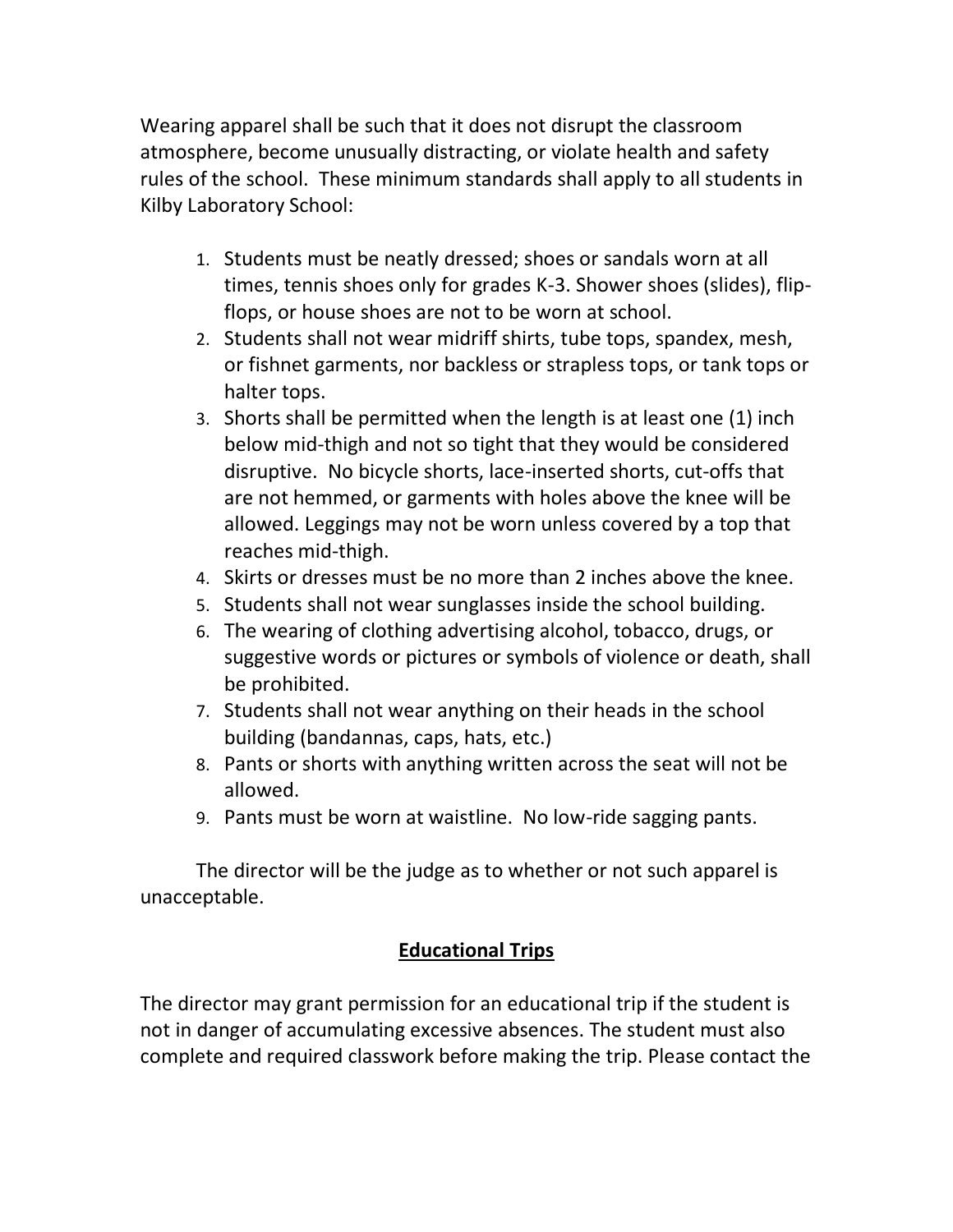director for permission for this type of trip. Otherwise, the absence will be unexcused.

#### **Field Trips**

Permission slips will be sent home prior to each field trip. If the permission slip is not signed and returned to school by the designated date, the student will not be allowed to go on the field trip.

#### **Homework**

Parents are responsible for providing conditions conducive to good study habits. Each student should be encouraged to complete homework assignments regularly. Homework assignments will be given periodically in all subjects.

#### **Illness**

In the event your child becomes ill, we will contact you. If we are unable to reach you, we will use the emergency contact information you have provided. Please remember that we cannot keep a student at school if he or she is ill. Please keep your child at home until he or she is fever free for 24 hours.

| Preschool             | $10:50 - 11:20$ |
|-----------------------|-----------------|
| Frederick - K         | $11:00 - 11:30$ |
| $Alford - K$          | 10:55- 11:25    |
| <b>Bolton</b> - First | $11:20 - 11:50$ |
| Dawson - First        | $11:25 - 11:55$ |
| Wicks -Second         | $11:30 - 12:00$ |
| Morris - Third        | 12:00- 12:30    |
| Campbell - Fourth     | 11:50- 12:20    |
| <b>Fulmer</b> - Fifth | $12:20 - 12:50$ |
| Derouen - Sixth       | $12:30 - 1:00$  |

#### **Lunch Schedule**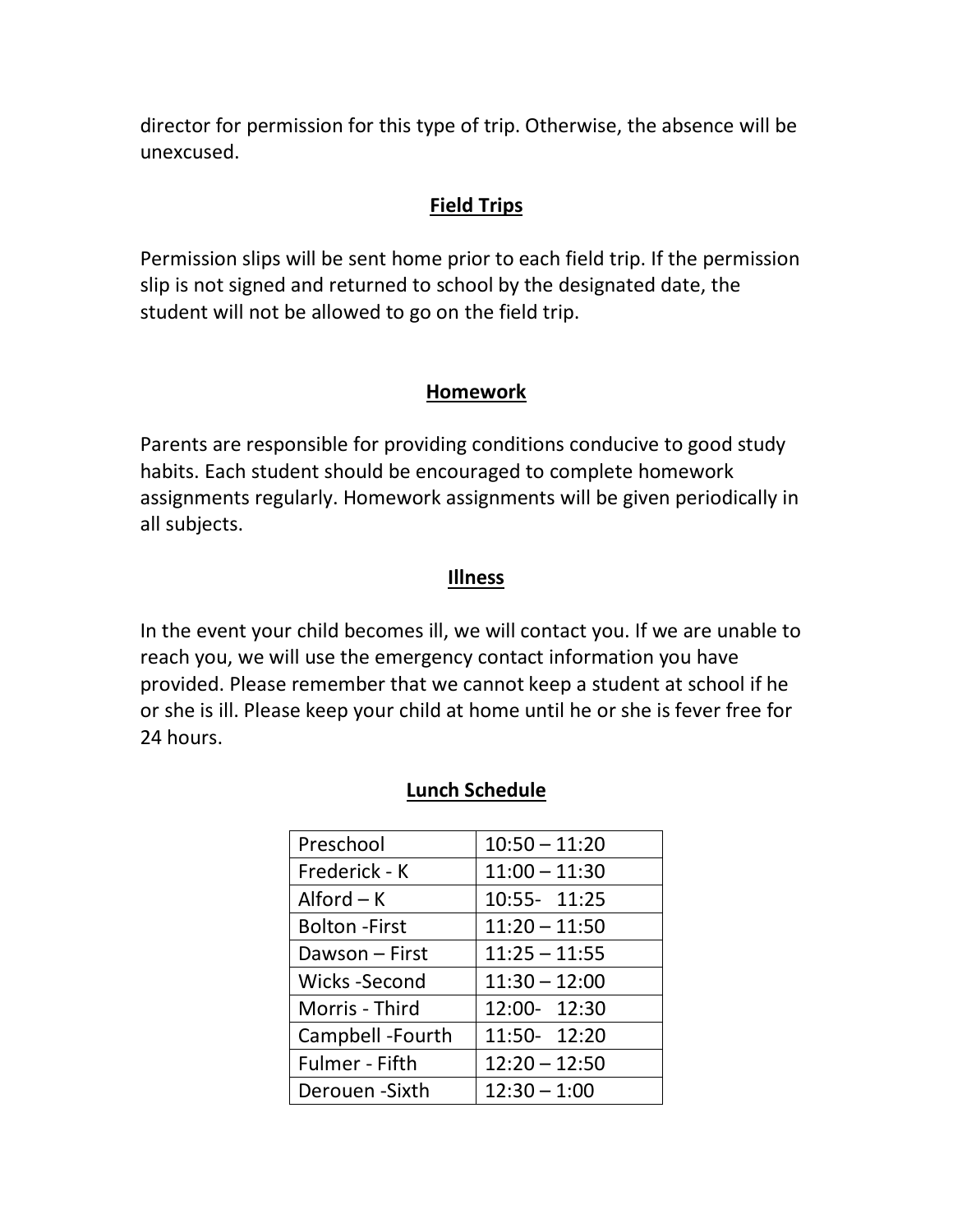#### **Media Center**

The media center is available for open checkout every morning from 8:00- 8:30. A book can be checked out for up to 2 weeks until the book is considered overdue. The library account is put on hold until either the book has been returned or contact has been made by a parent/guardian. At the end of the school year all books not returned must be paid for.

## **Medication Guidelines**

All medications to be administered at school will be brought to the office and safeguarded in a double locked area as designated by the director. The parent/guardian must sign the Alabama State Department of Education School Medication Prescriber/Parent Authorization form (Revised 09/11/07) granting permission for the child to receive medication at school. The Alabama State Department of Education School Medication Prescriber/Parent Authorization form must be used for all medication administered in the school setting including over-the-counter (OTC) medications. Parents are encouraged to schedule medication administration before and after school hours.

- The parent/guardian or a designated responsible adult shall deliver all medication to be administered during the school day to the office personnel. Medications should never be brought to school by the student or be on the student's person unless they are emergency medications and the proper forms have been completed. This is to ensure the health and safety of all students.
- The parent/guardian must provide the school with medication that is in a correctly labeled prescription bottle/container.
- The parent/guardian must provide the school with a completed Alabama State Department of Education School Medication Prescriber/Parent Authorization form each school year and any time medication orders are changed.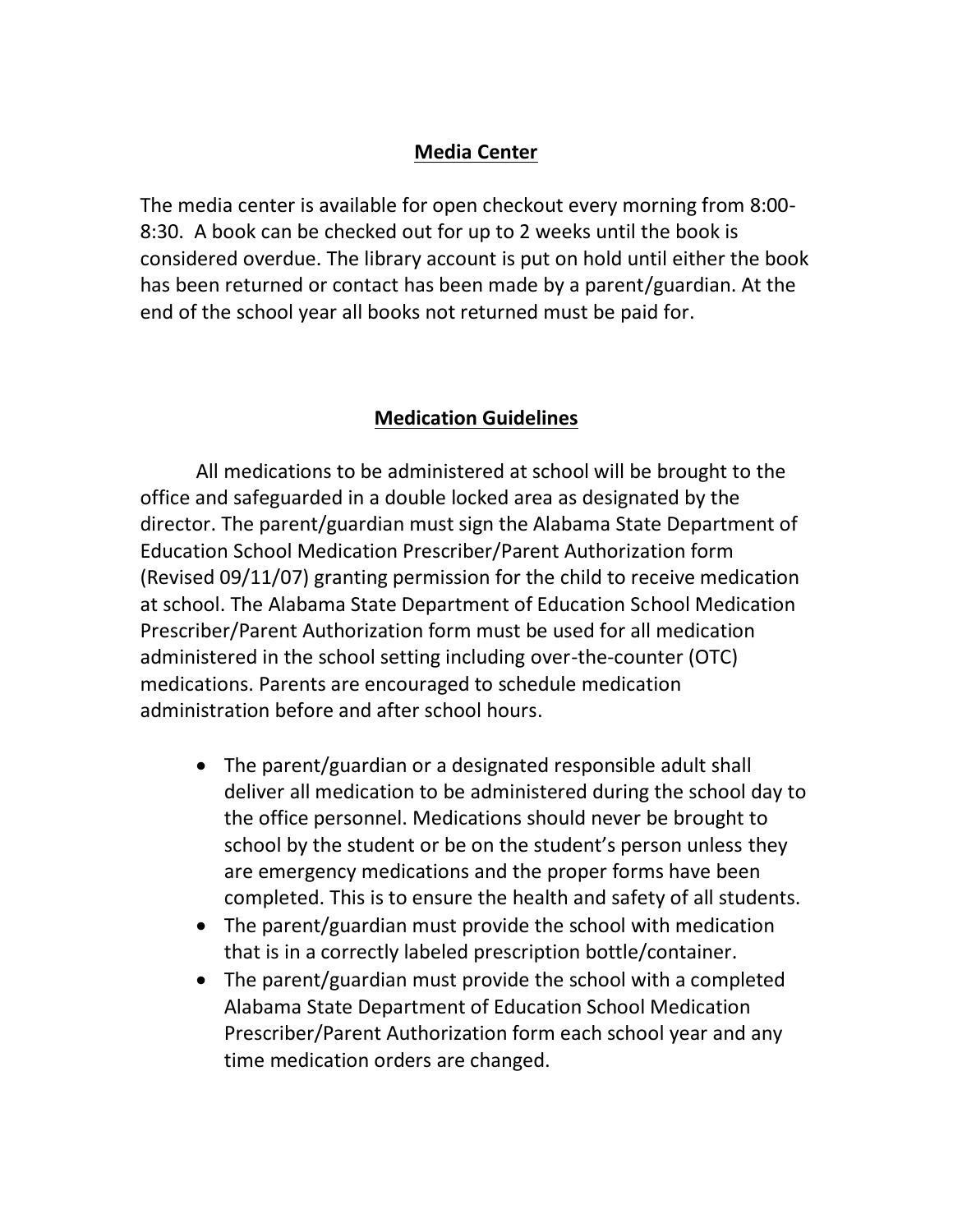- The physician shall provide a list of side effects for prescription medications and over-the-counter medications.
- The parent/guardian shall pick up student's medications at the end of the school year. Medications left at school at the end of the school year will be destroyed by school personnel if not picked up by a parent within 14 days.
- Expired medications will need to be picked up as soon as possible or will be disposed of by school personnel.
- The parent/guardian shall give the first dose of a new medication at home in case of a possible allergic reaction.
- Over-the-counter medications administered according to manufacturer's recommendations will require completion of the Alabama State Department of Education School Medication Prescriber/Parent Authorization form signed by the parent/guardian. All over-the-counter medications must be provided by the parent/guardian in the original sealed container identifying the medication name, dosage, and manufacturer's labeling.
- Over-the-counter medication prescribed in excess of the manufacturer's recommended dosage will require completion of the Alabama State Department of Education School Medication Prescriber/Parent Authorization form signed by the parent/guardian and physician.
- No aspirin or aspirin (salicylate) containing medications will be given to children or teenagers under the age of 18 years of age, unless prescribed by a physician. Research has established a link between Reye's Syndrome and the use of aspirin and other aspirin (salicylate) containing medications, over-the-counter products, and topical use products. Reye's Syndrome is a deadly disease, strikes swiftly and can attack any child or teen without warning. All body organs are affected, with the liver and brain suffering most seriously.
- Natural remedies, herbs, and nutritional supplements may not be administered by school personnel without an explicit order of an authorized prescriber, parent authorization, verification that the product is safe to administer to children in the prescribed dosage and reasonable information regarding therapeutic and untoward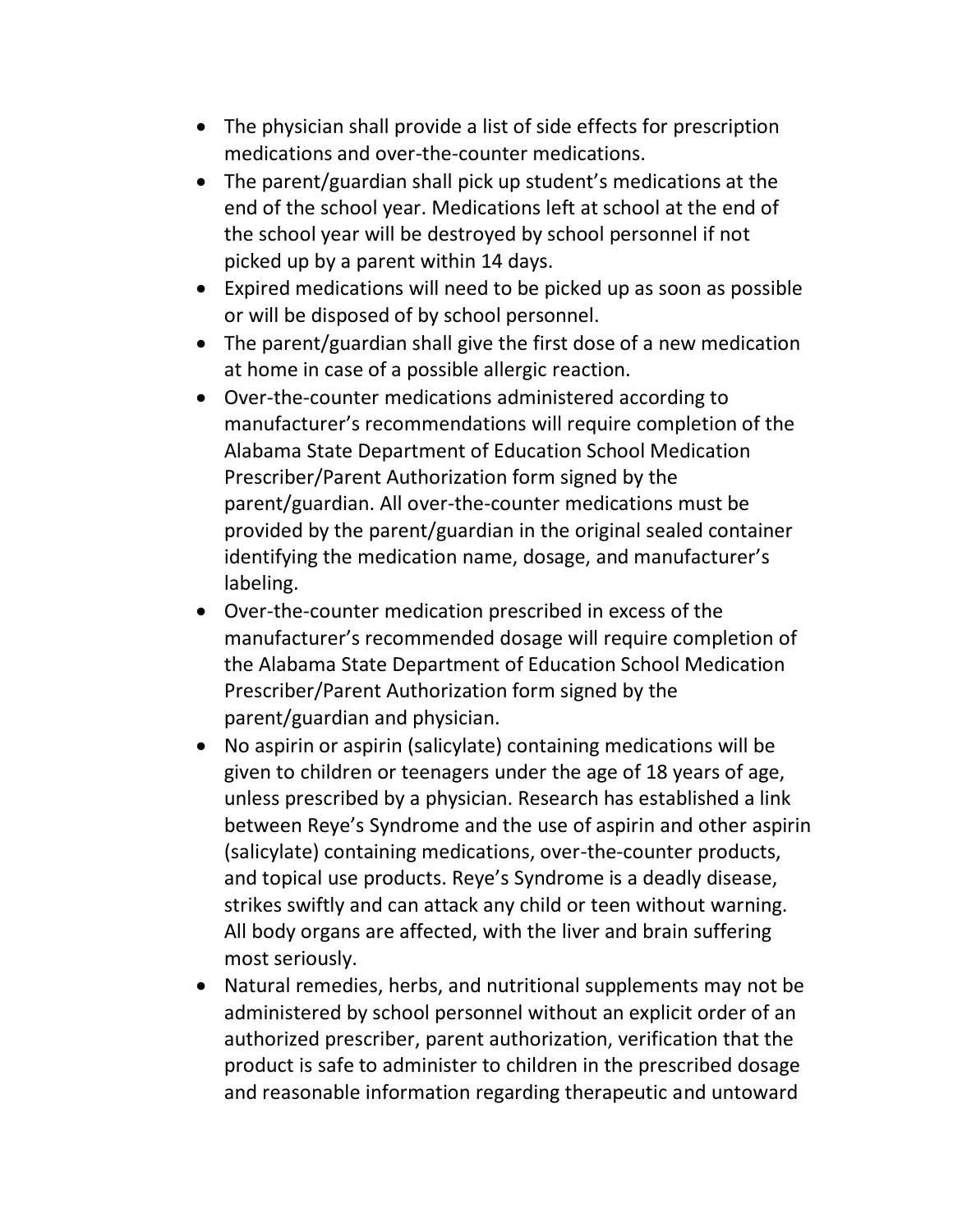effects (SDE Medication Curriculum, 2007 and Schwab & Gelfman, 2001).

• Student self-administration of medication for a documented chronic health condition will be authorized if conducted in compliance with the State Department of Education, and the Alabama Board of Nursing guidelines. Student self-administration of medication will be determined on an individual basis.

## **Missed Assignments**

An excused absence gives the student an opportunity to make up any work missed during the absence. The teacher will determine how much of the missed work should be completed. If you would like to pick up missed assignments while the student is out of school, please call the office. The teacher will collect the work during a planning time and send it to the office.

If a test or assignment is missed due to an unplanned absence, a reasonable amount of time will be given for the assignment to be submitted or a test to be taken. If a student does not complete the work on time, the student will receive a "0" on the assignment or test.

## **Parent-Teacher Organization**

The PTO is a very active group at Kilby Laboratory School. Please join the PTO to support your children and the unique mission of the school. You may join at the first PTO meeting at Back to School Night.

## **Personal Appearance**

Parents are responsible for the dress and appearance of their children. Inappropriate dress and grooming may interfere with the educational environment. All students are expected to be neat, well groomed and suitably dressed at school and school events.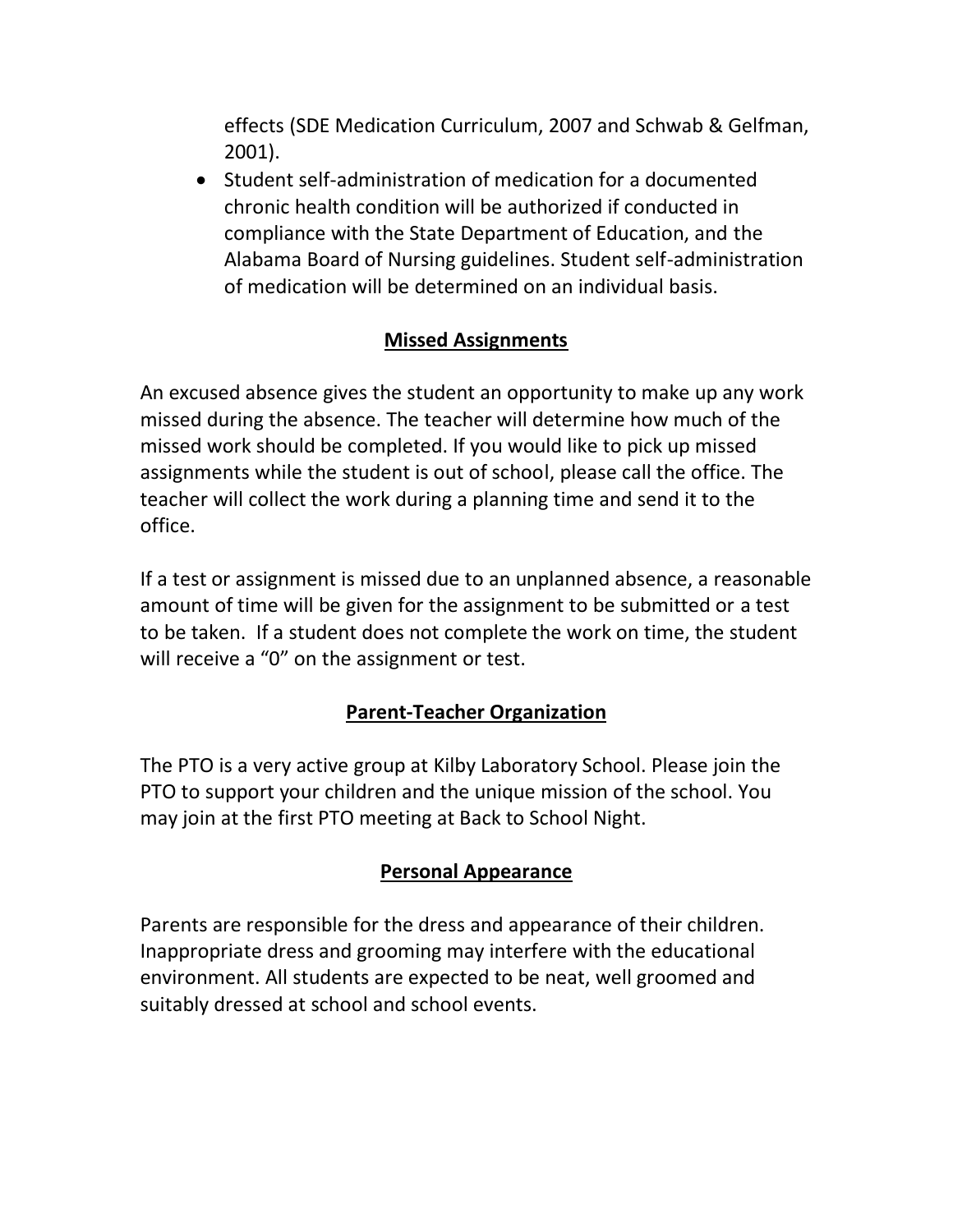### **Problem Solving Team**

Students in grades K-6 experiencing difficulties with academics or discipline may be referred to the Problem Solving Team (PST) by a faculty member of parent. The team is made up of faculty members from the school. The team gathers all pertinent information on referrals and meets to examine the evidence. Recommendations are made by the team and implemented by classroom teachers.

## **Promotion/Retention/Placement**

The decision regarding the promotion or retention of a student in grades K-6 is made by the student's teachers, parents, and director. Students must master learning goals for grade level so that material presented at the next grade level will be possible for them to achieve. Mastery of grade level learning goals, state testing, and student grades will be criteria used for promotion and retention.

- 1. Kindergarten students may be retained upon consultation with parents, as kindergarten is not mandatory. However, once enrolled kindergarten students must comply with the attendance policy.
- 2. Students in grades 1-3 must pass math and reading for promotion.
- 3. Students in grades 4-6 must pass math and reading for promotion. In addition, one of the following must be passed: language, social studies, or science.

#### **Report Cards**

Report cards will be distributed on the following dates: October 10, 2019 January 6, 2020 March 16, 2020 May 22, 2020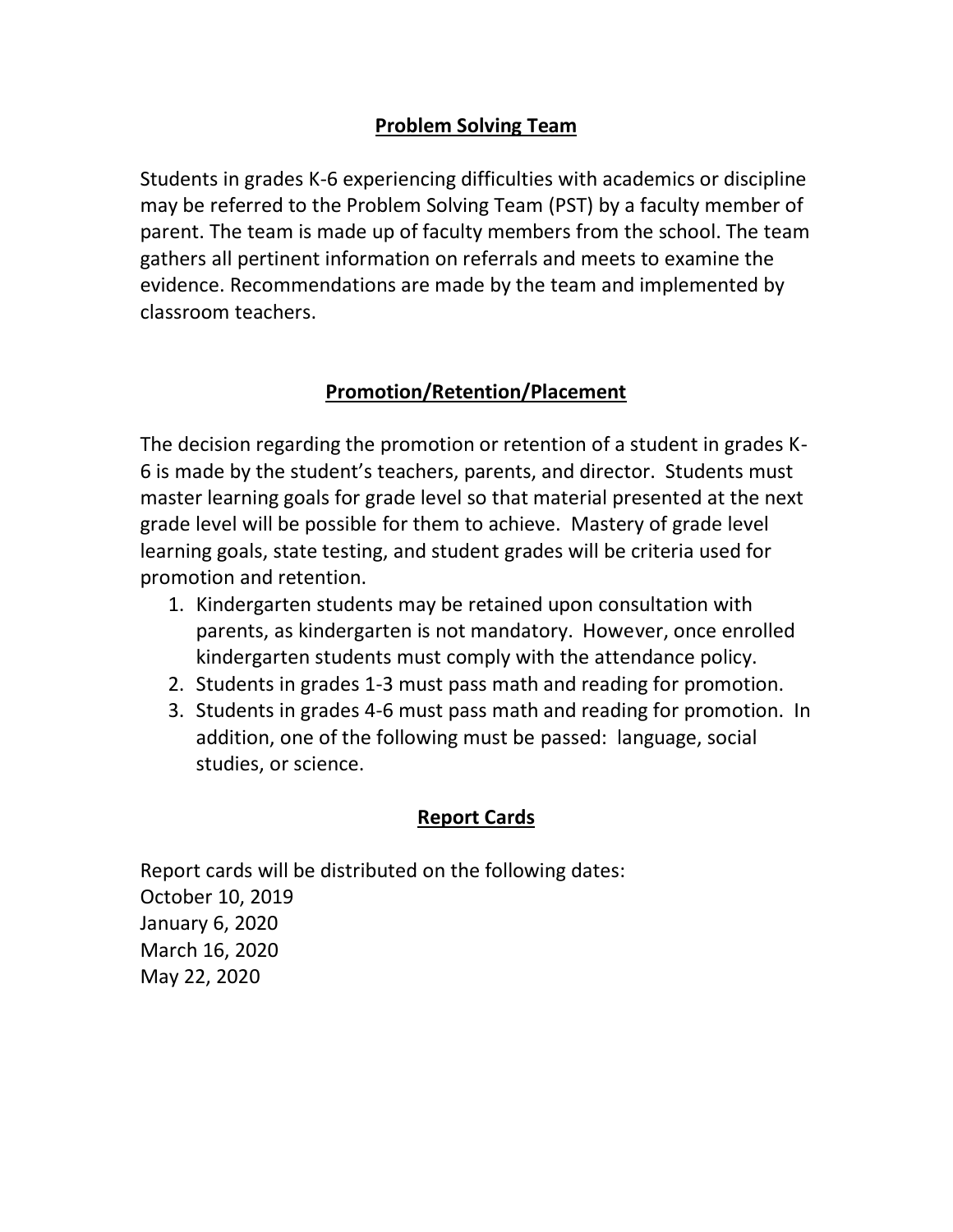### **Safety**

The safety of our students is a serious matter. Kilby Laboratory School is considered a No-Bullying Zone. Behavior which is viewed as harassing or threatening will not be tolerated; **students must recognize the seriousness of such offenses.** 

Measures that promote safety include:

- 1. Locking exterior doors
- 2. Visitor sign-in policy
- 3. Fire, tornado and lockdown drills
- 4. Emergency evacuation plan

#### **School Closings**

If the decision is made to close the school, parents will be contacted via Lion Alert messaging system. Also radio and television stations serving the area will be notified.

If emergency conditions require that school be dismissed early parents will be contacted via Lion Alert messaging system. The radio and television stations will be notified. If this occurs, parents should come to the school and check-out their child(ren). In order for a person other than the parent/guardian to check out a child, the parent/guardian must give the school permission to release the student to that individual. Please remember, when emergency conditions exist, telephone calls to the school office prevent efficient information release. Instead of calling the school, please listen to your local radio/television station.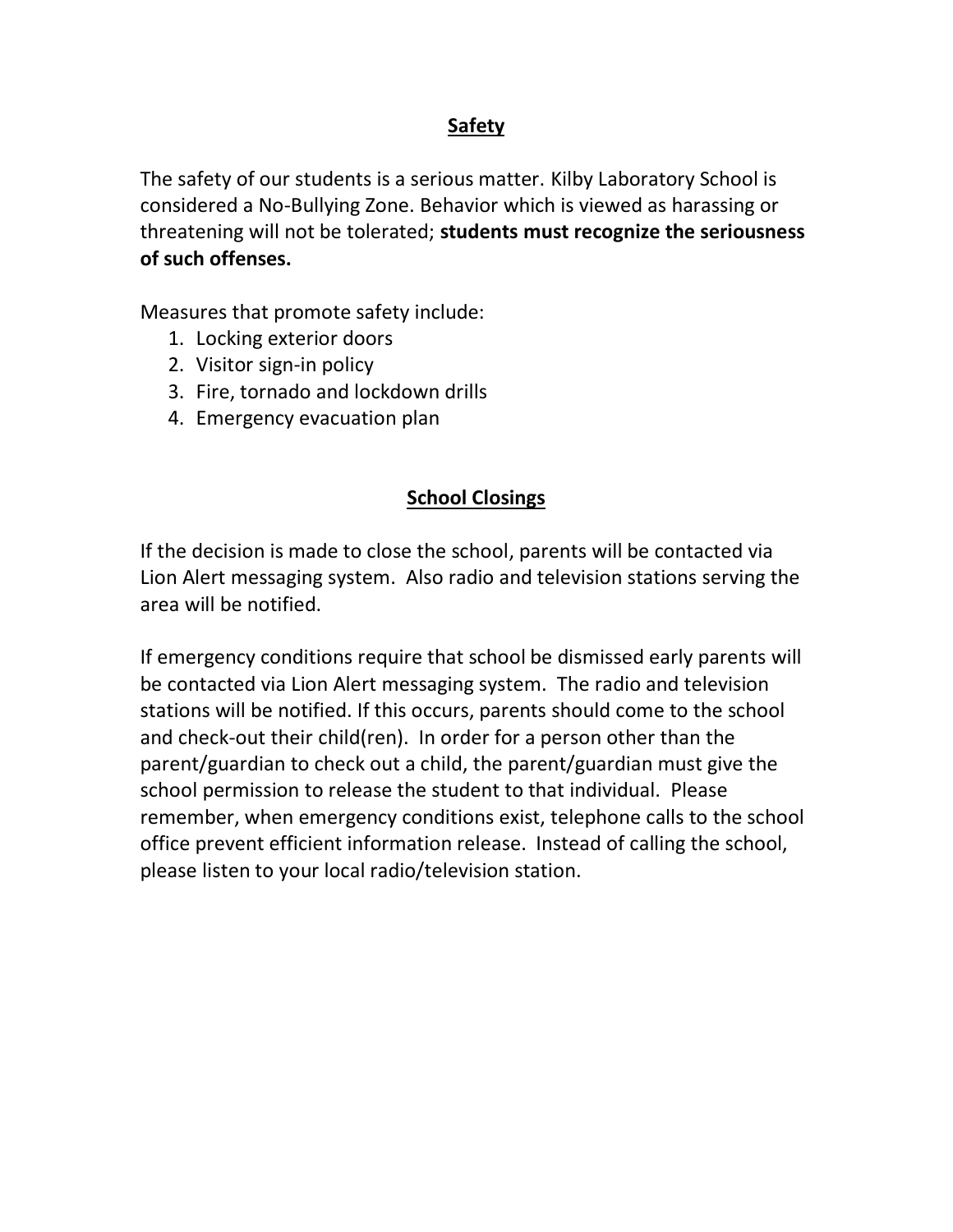## **Secure Testing**

Alabama State Department of Education Policy Use of Digital Device During the Administration of a Secure Test

## **Student Policy**

The possession of a digital device (including but not limited to cell phones, MP3 players, cameras, or other telecommunication devices capable of capturing or relaying information) is strictly prohibited during the administration of a secure test. If a student is observed in possession of a digital device during the administration of a secure test then the device will be confiscated.

If a student is observed using a digital device during the administration of a secure test, testing for the student will cease, the device will be confiscated and is subject to search, the student will be dismissed from testing, and the student's test will be invalidated.

Local education agency (LEA) personnel will make all students, parents and/or guardians aware of this prohibition through inclusion of this policy in the Student Code of Conduct Handbook and other regularly used modes of communication.

## **STUDENT CONTROL**

The Kilby Laboratory School teachers are cooperatively responsible for the discipline of students at any place on the school grounds. Students are subject to the direction of any and all members of the faculty and will be governed accordingly for the good of all concerned. Situations occurring that are not specifically dealt within this handbook will be handled on an individual basis. A record will be kept on all students, including the date, description of violation, and action taken. This includes tardiness, truancy, classroom misbehavior, or any violation of school rules.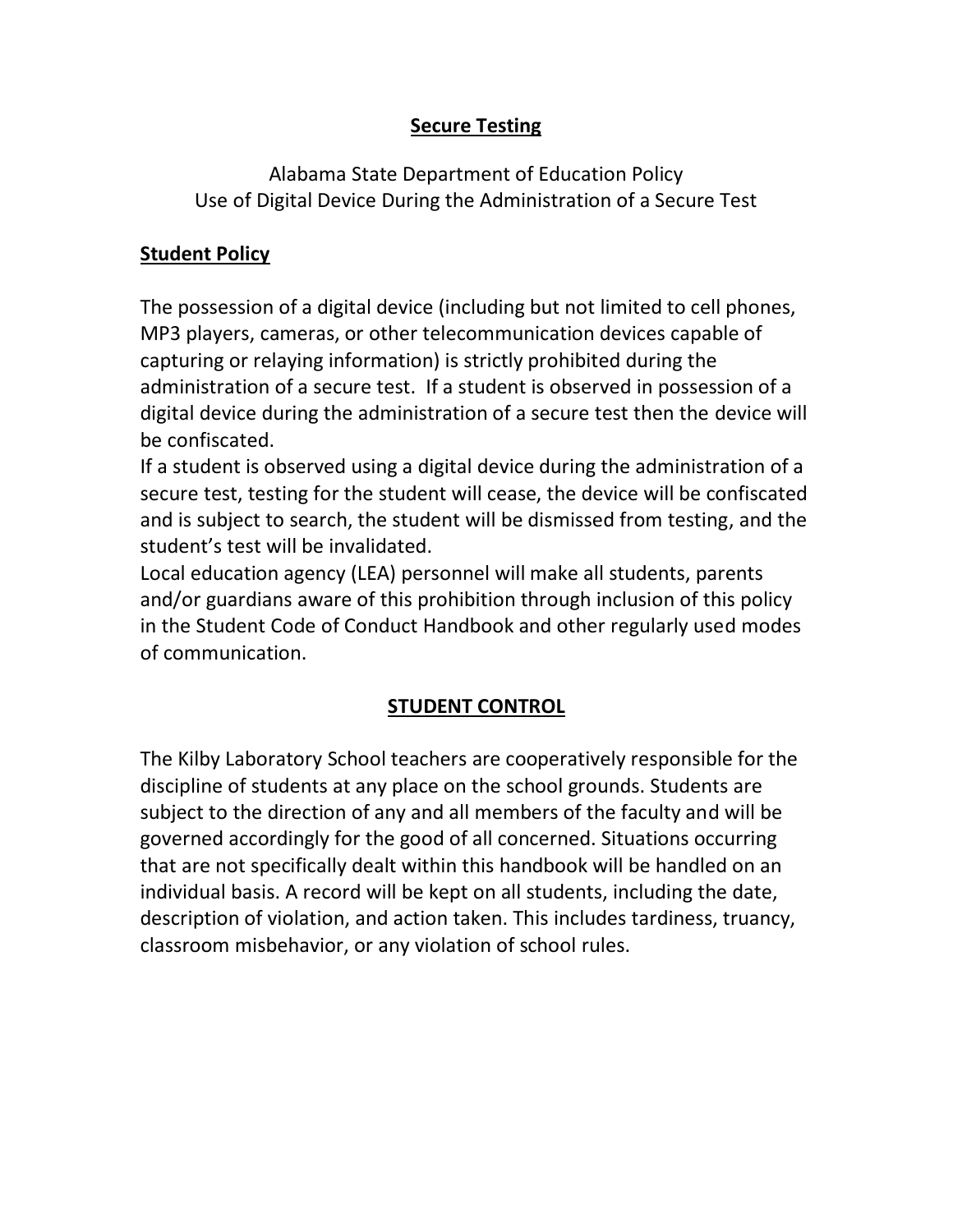## **Textbooks**

All textbooks are the property of Kilby Laboratory School.

Textbooks must not be damaged. Some damages to textbooks are as follow:

- One or more pages of content missing.
- Water-soaked, causing backs and pages to be swollen or molded.
- Unnecessary marking with any kind of pencil, pen, crayon, etc, on outside of backs, inside of backs and on ends of backs.
- Defaced or marred, such as broken, cut, or smeared backs or pages, etc.

Penalties for lost or damages textbooks:

- The student will pay full price for any lost or damaged textbooks.
- No textbook will be issued to any student while the payment for lost or damaged textbooks is outstanding.

All textbooks must be returned by the student when promoted or transferred.

## **Visitors and Volunteer Workers**

All visitors must check in at the office upon entering the building. Your assistance in adhering to this policy helps to ensure your child's safety*.*  Students are not allowed to bring a "guest" to school. Volunteers are always welcome to come and help out as needed. Please contact your child's teacher or the office if you are interested in sharing your time and talents.

It is the policy of Kilby Laboratory School that pre-school siblings not accompany the parent for activities during the school day. This includes class parties, lunch visits, volunteer work, and conference with teacher, etc. While we do not wish to create a hardship for parents, lack of space and supervision make this request necessary. We also feel that this policy will increase the meaningfulness of the parent visit for the student.